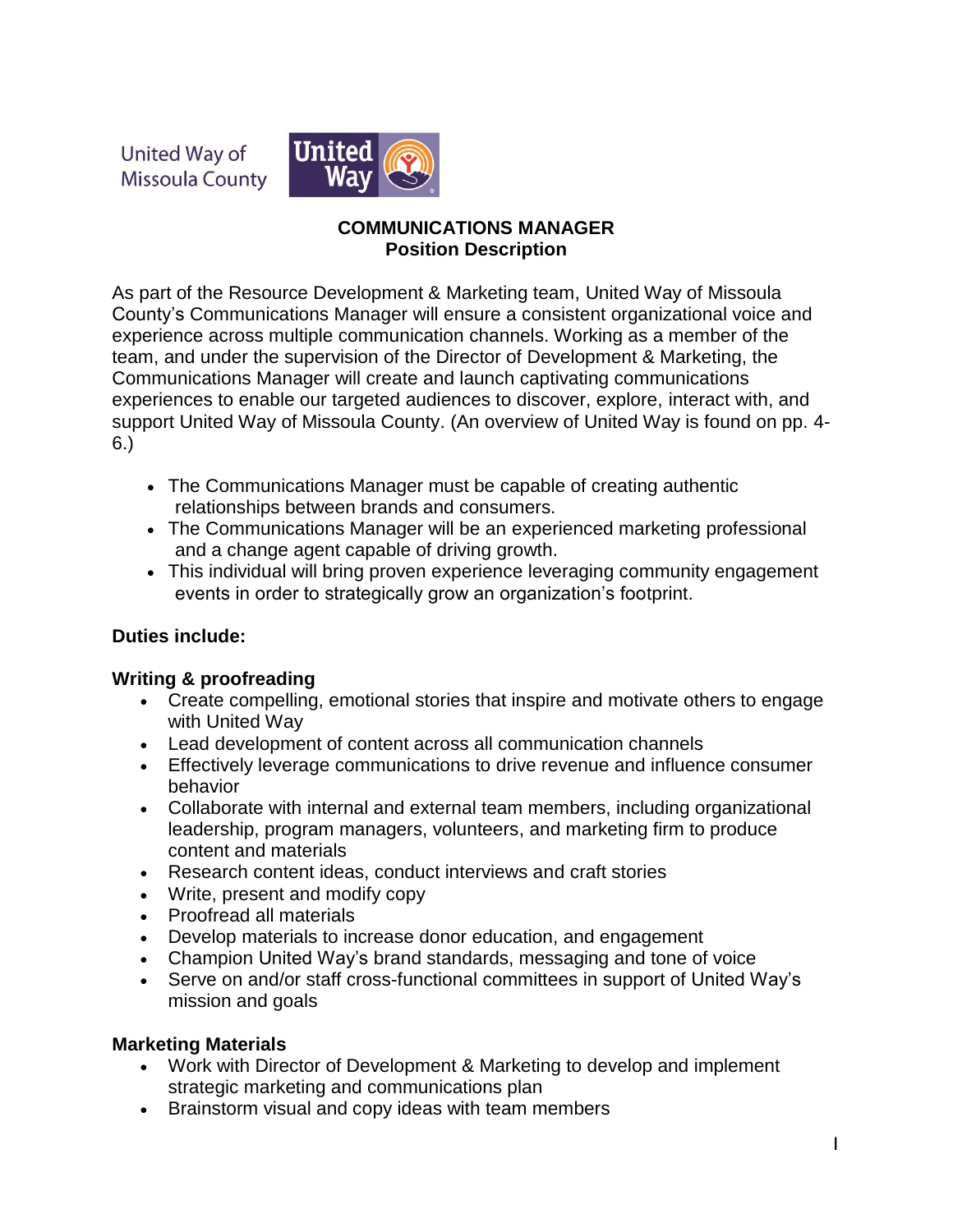- Manage marketing firm and track communications & marketing projects from idea to completion
- Effectively use multi-media forms to communicate United Way's work and impact broadly (including videos, graphics and written word)

# **E-mail Marketing & Social Media**

- Plan, create and execute coordinated content for e-mail newsletters providing a consistent, compelling and brand-compliant message for United Way and its programs
- Create compelling visuals and graphics to support written content
- Work with Resource Development & Marketing Director, Development Manager and Office & Program Manager to ensure accurate information and e-mails are shared between the CRM system and mass email system
- Maintain United Way's master email calendar in coordination with other users
- Increase organization's social media presence and effectiveness by planning and implementing communications campaigns
- Coordinate the maintenance of the contact lists within mass email system in conjunction with other users.
- Track, monitor and report email performance metrics for e-mail newsletters (i.e., open rates, click-through rates and more) to key internal stakeholders
- Analyze performance data and make recommendations for improved performance strategy
- Other duties as assigned.

# **Skills/qualifications**

- Excellent written and verbal communicator
- 3-5 years' experience producing communication materials, preferably for nonprofit organizations or education equivalent. Writing samples requested
- Professional-level proofreading
- Social media interest and expertise
- Design skills preferred—knowledge of Canva, Adobe Creative Suite, video capture and editing, etc.
- Familiarity with mass email systems preferred (we use Constant Contact)
- Proven ability to review and leverage CRM data to improve customer retention
- Ability and desire to try new strategies and contribute new ideas in a team environment
- Ability to thrive in a fast-paced, collaborative environment
- Ability to incorporate constructive criticism and meld individual voice into a coherent organizational voice and expression

# **Working relationships**

United Way of Missoula County employees work closely with colleagues and community partners; they are expected to maintain a positive, professional work atmosphere through communicating and behaving at all times in a manner that is courteous to colleagues, board and advisory board members, donors, volunteers, other organizations, the media, the public, and all others.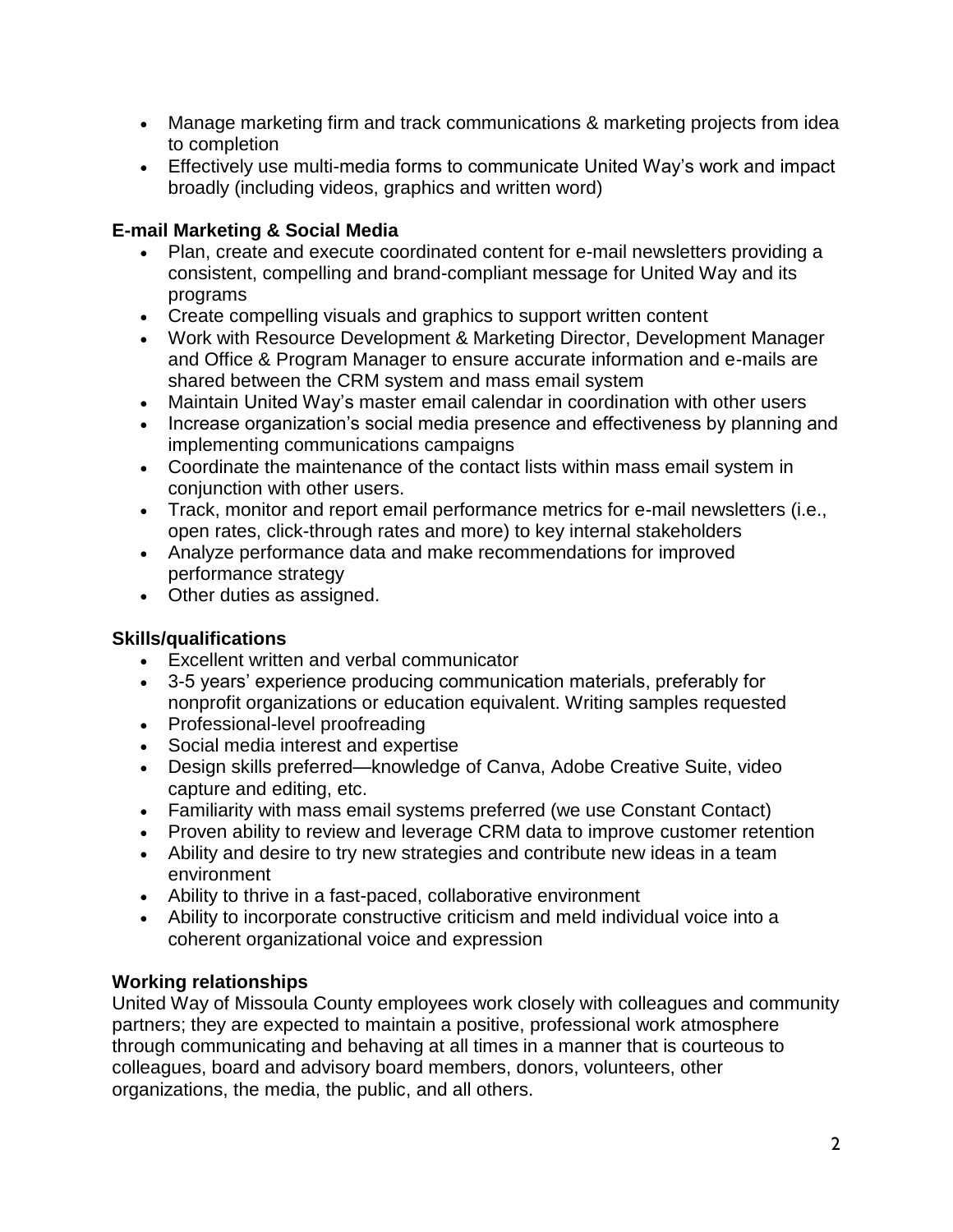#### **Physical Requirements**

While performing the duties of this job the employee is regularly required to walk; sit; bend; stoop; use hands to grasp, handle or feel objects, papers and related office machines; reach with hands and arms; talk; and hear. The employee must be able to lift and/or move up to 20 pounds on a regular basis. Specific vision abilities required by this job include close vision, distance vision, depth perception and ability to adjust focus. Must be able to work extended hours when required or requested by management.

#### **Working Conditions**

Office space, furniture, and equipment for this position will be provided by United Way of Missoula County, including at the employee's home. Due to the COVID-19 pandemic, most employees choose currently to work from home. United Way reserves the right to inspect the home office environment to ensure employee health and safety. The United Way office work environment consists of working primarily indoors, with and around others. The noise level in the work environment is usually moderate.

#### **Other**

Must be capable of regular, reliable and timely attendance, either in office or in home working environment. This position may require occasional in-state and out-of-state travel; United Way will assume responsibility for the costs related to travel, consistent with federal-government reimbursement rates.

#### **Salary and benefits**

Salary range: \$48,000-\$51,000 annually. Benefits include medical insurance (including 100% employer-paid insurance premiums and an employer-funded Health Savings Account); generous vacation leave and 11 paid federal holidays; employer-funded retirement plan after one year, professional development and training opportunities; flexible work environment; and more.

*United Way of Missoula County is an Equal Opportunity Employer. We do not discriminate in employment on the basis of race, color, religion, gender (including pregnancy and gender identity), national origin, political affiliation, sexual orientation, marital status, disability, genetic information, age, parental status, military service, or other non-merit factor.*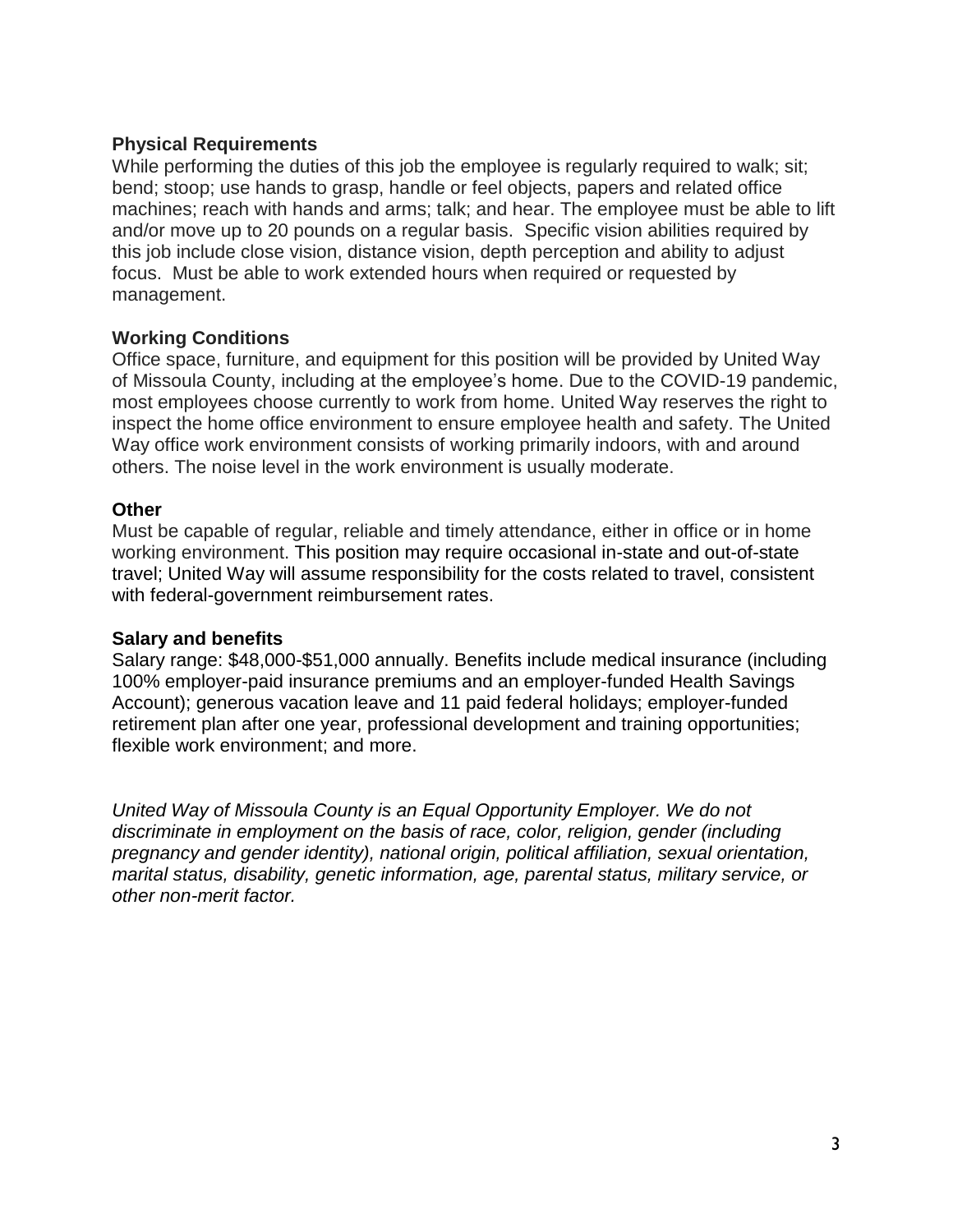**United Way of Missoula County** 



MissoulaUnitedWay.org

#### **OUR MISSION: BUILDING A BETTER COMMUNITY FOR ALL**

*United Way of Missoula County builds a better community for all, especially in the areas of education, financial stability, and health.*

*We collaborate with diverse community partners to identify important social issues and bring together resources to address them.*

*We give donors a trusted, one-stop way to support critical services for people in need, and we make sure that donated dollars are invested wisely and well.*

**Overview of United Way.** United Way of Missoula County is a 501(c)3 nonprofit organization whose programs, initiatives, and projects address the systemic, underlying problems in the areas of health, education, and financial stability that prevent community members from thriving. For more than 90 years, United Way has served as one of western Montana's leading nonprofit organizations.

Our mission is to harness the caring power of community to improve conditions in education, financial stability, and health – the building blocks of a good life. Our vision is of a western Montana where everyone, especially our most vulnerable neighbors, are healthy, educated, and thriving. Toward that end, United Way serves as a convener, leader, collaborator, champion and/or creator of broad, community-wide initiatives that find, implement, and evaluate solutions to pressing challenges in our three focus areas. In partnership with the business, philanthropic, public-sector, faith, nonprofit, educational, and healthcare communities, United Way programs and initiatives are working to reduce suicide; strengthen support for young children and their families, including by starting children on the path to lifelong learning; decrease childhood obesity; prevent substance use disorder; end homelessness; reduce catastrophic property loss in the wildland-urban interface; and improve equity. We are also the fiscal sponsor of two other programs:

- **The Missoula Nonprofit Center**, a virtual hub providing training and education to the nonprofit community and connecting them to volunteers, resources, and networking opportunities.
- **The Montana Black Collective – Missoula**, which seeks to engage and empower persons of African ancestry living in the Missoula community. MBCM stimulates intellectual, political, spiritual and social growth among its membership, and is committed to the deconstruction of racism of all forms throughout the larger community.

United Way of Missoula County annually raises approximately one million dollars, principally from private sources. Although funds raised locally are invested locally, and we operate with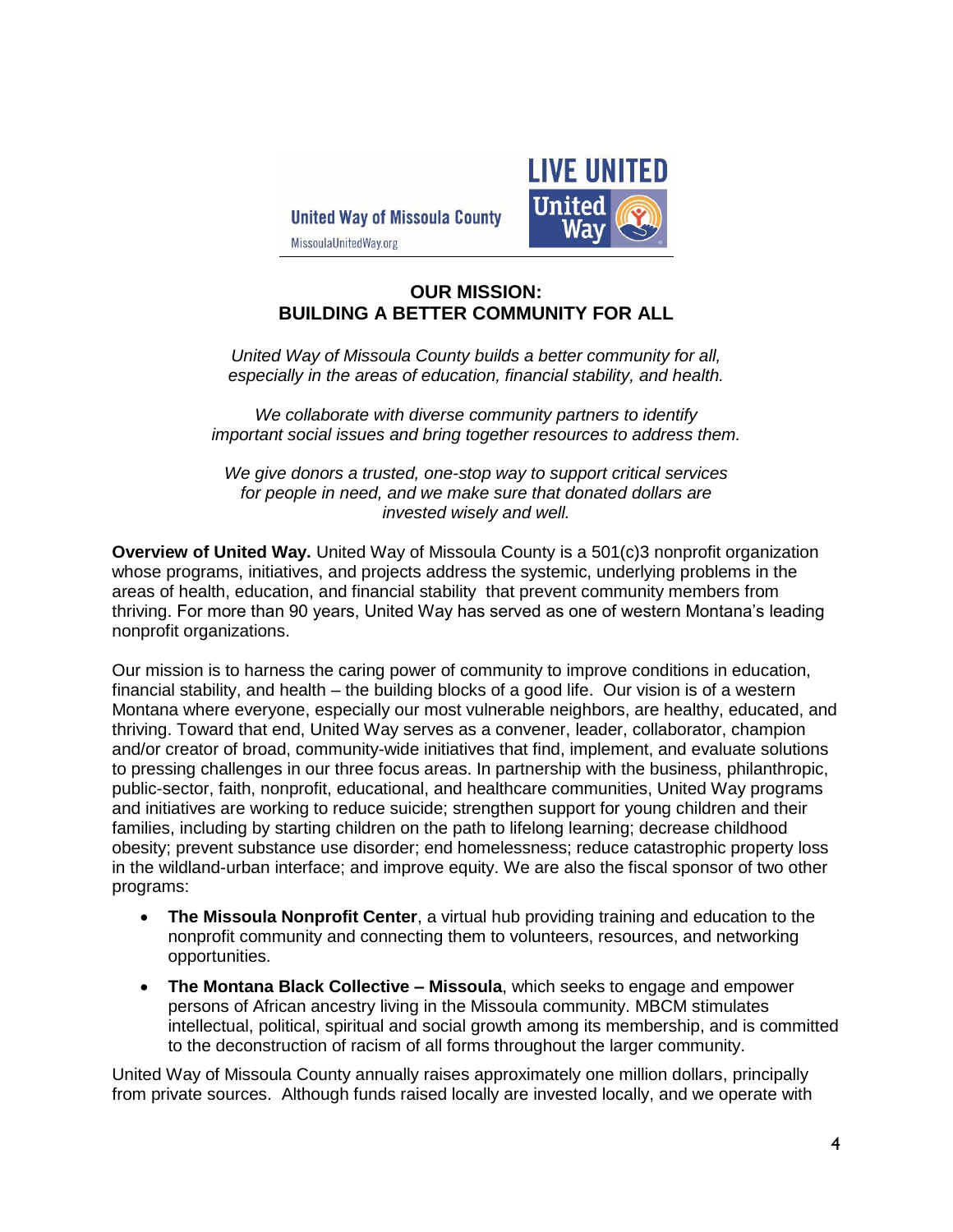substantial autonomy, our United Way is one of 1,800 community-based affiliates of United Way Worldwide, the nation's largest privately supported nonprofit organization. With collective revenues of \$4 billion+, and a substantive presence in 45 countries, United Way Worldwide sets rigorous membership criteria and aspirational standards of excellence for its local affiliates. United Way Worldwide also provides its members with access to significant funds, training and networking opportunities, and award-winning branded materials and programs. Annually, all United Ways certify their adherence to high standards and comprehensive requirements in the areas of financial reporting, governance, ethics, diversity, and operations.

**The evolution of our programming.** For our first seven decades, United Way was known principally as a clearinghouse that distributed charitable contributions. Funds raised – principally through payroll-deduction campaigns in workplaces (as described below) – were granted to a variety of other health and human-service nonprofits. Over the last 12+ years, however, our programmatic emphasis shifted – deliberately – from making grants to other nonprofits to supporting the broad, community-driven initiatives described in the above section. This reflects a shift from focusing on **agency** needs to focusing on **community** needs.

We focus on education, financial stability, and health, in order to better deploy our limited funds where they can make the most difference. We deliberately transitioned from funding short-term strategies and unaligned programs to a **collective impact** model, where the entire community works together to develop and implement prevention-focused strategies that lead to effective, measurable long-term solutions to deeply entrenched problems.

Although we continue to honor donor designations to qualified 501(c)3 organizations in Missoula, Mineral, and Ravalli counties, United Way's work in the 21<sup>st</sup> Century centers on supporting – with funding, volunteers, in-kind support, and networking – this communitydeveloped, community-driven work. These investments provide donors with a better return on their investments. United Way holds ourselves accountable to our donors and our entire community through our steadfast commitment to continually measure – in real terms – improvements in education, financial stability, and health.

**The evolution of our fundraising.** Historically, the majority of United Way's funds were raised through payroll-deduction campaigns in local workplaces, including businesses, the public sector (city, county, state, university, school district) and through the Combined Federal Campaign (payroll-deduction in the federal workplace). Workplace fundraising and, in fact, all United Way fundraising, took place in the last quarter of the calendar year, in what was always called "campaign." Other sources of funds included corporate and foundation gifts, and gifts from individual donors not in the workplace (principally retirees). Campaign results determined the amount of grants United Way approved and disbursed to qualified nonprofit charities in Missoula and Ravalli counties.

Over the last decade, as our programmatic focus shifted, so, too, did our fundraising model. This was in response to changing demographics and changes in the workplace. The aging and retirement of the Baby Boom generation (the core of our workplace donors), the rise of the Millennial Generation, the evolution of the entrepreneurial economy, and the explosive growth of the nonprofit sector all compelled United Way to rethink our fundraising approaches in order to remain relevant and healthy.

United Way now engages in **year-round fundraising** from a variety of sources. Although workplace campaigns remain a major source of United Way's support, we now use the term "campaign" only in reference to workplace giving. Our focus is on building and maintaining